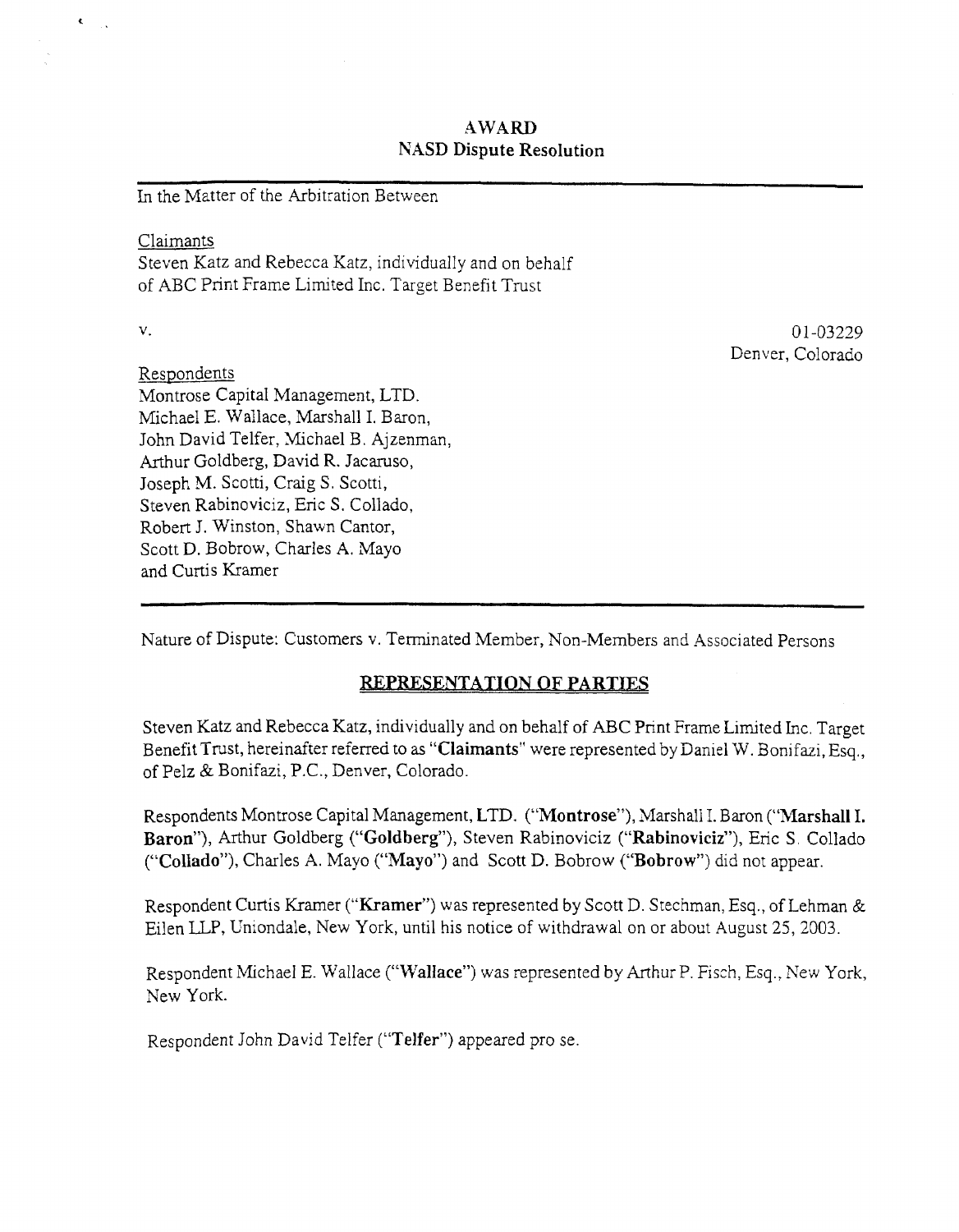NASD Dispute Resolution Arbitration NO. 01-03229 Award Page *2* of *9* 

Respondent Michael B. Ajzenman ("Ajzenman") was represented by Michael P. Gilmore, Esq., of Sims Moss Kline & Davis, LLP, Mineola, New York until his notice of withdrawal filed on or about November 12,2003.

Respondents David R. Jacaruso ("Jacaruso"), Joseph M. Scotti **("Joseph Scotti")** and Craig *S.*  Scotti **("Craig Scotti")** were represented by Marc J. Bachman, Esq., of Gerste, Savage & Kaplowitz UP, New York, New York.

Respondent Robert J. Winston **("Winston")** was represented by Robert L. Herskovits, **Esq.,** of the Law Offices of Michael F. Bachner, New York, New York.

Respondent Shawn Cantor **("Cantor")** was represented by Eden L. Rohrer, Esq., of Gersten, Savage & Kaplowitz, New York, New York until her notice of withdrawal on or about November 4,2003.

# **CASE** INFORMATION

The Statement of Claim was filed on or about June 13,2001. Submission Agreements of Claimants were signed on or about June 13,2001.

A Statement of Answer was filed by Respondent Ajzenman on or about September 7, 2001. Submission Agreement of Respondent Ajzenman was signed on or about September 7,2001

A Statement of Answer was filed by Respondent Cantor on or about September 19,2001. Submission Agreement of Respondent Cantor was signed on or about September 18,2001.

A Statement of Answer was filed by Respondent Winston on or about October 1, 2001.

**A** Statement of Answer was filed by Respondent Kramer on or about October *29,* 2001. Submission Agreement of Respondent Kramer was signed on or about October 27,2001.

A Joint Statement of Answer was filed by Respondents Joseph Scotti, Craig Scotti and Jacaruso on or about April 11,2002.

A Statement of Answer was filed by Respondent Telfer on or about April 22, 2002. Submission Agreement of Respondent Telfer was signed on or about April 22,2002.

Respondent Ajzenman filed a Motion to Dismiss on or about September 7,2001

Claimants submitted a Motion to Preclude Answers for Respondents Wallace, Telfer, Goldberg, Jacarusso, Joseph Scotti, Craig Scotti, Rabinociciz, Collado and Mayo on or about September 28, 200 1.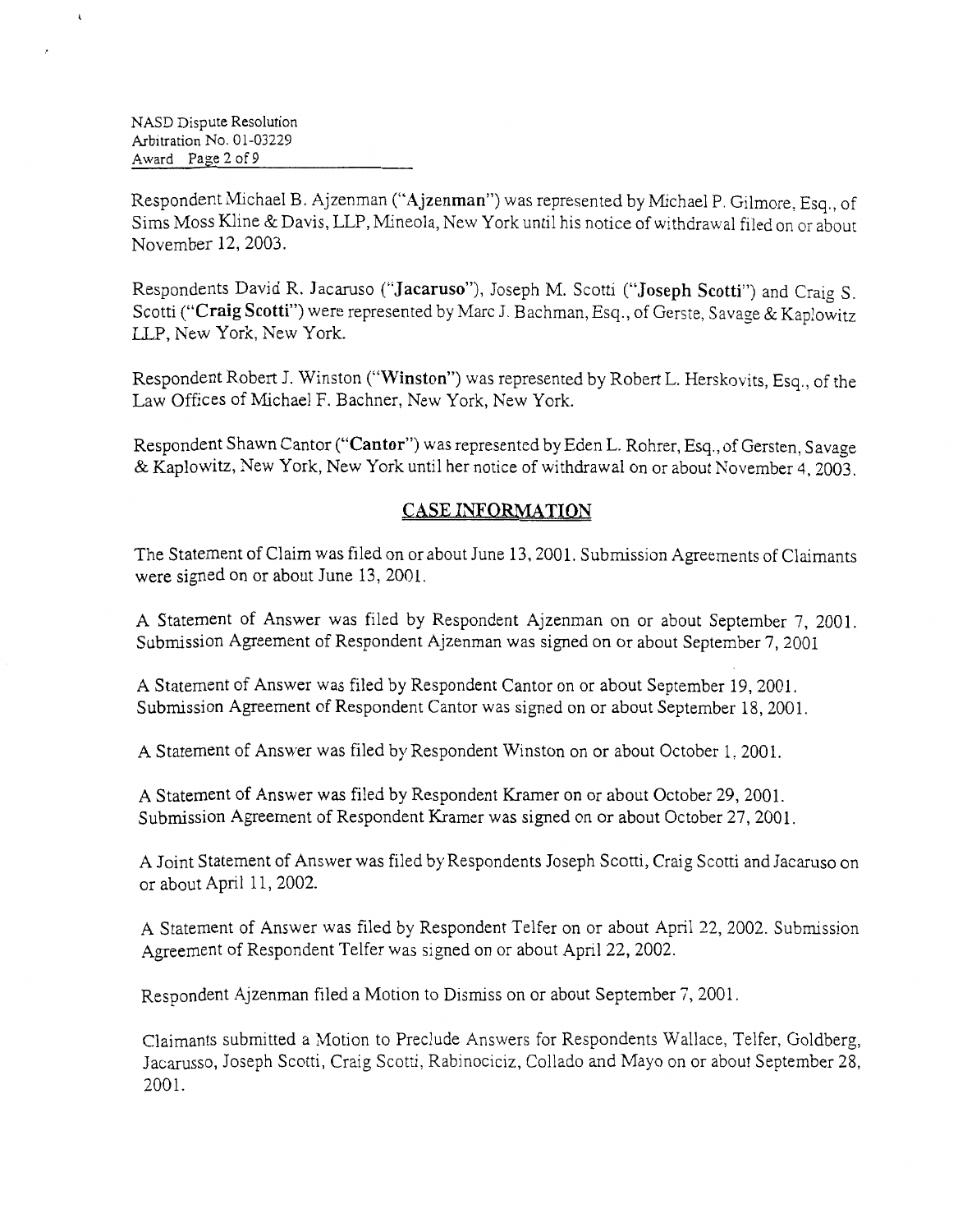NASD Dispute Resolution Arbitration NO. 01-03229 Award Page **3** of 9

Respondent Kramer filed a Motion for a More Definite Statement of Claim on or about October 29, 2001.

Respondent Cantor filed a Motion to Dismiss on or about September 19, 2001. Claimants filed a Response to Cantor's Motion to Dismiss on or about October 9, 2001.

Respondents Joseph Scotti, Craig Scotti and Jacaruso filed a Motion to Dismiss on or about **April** 1 **1,**  2002. Claimants filed a Response to Joseph Scotti, Craig Scotti and Jacaruso's Motion to Dismiss on or about May 3, 2002.

Respondent Telfer filed a Motion to Dismiss on or about April 22, 2002. Claimant filed a Response to Telfer's Motion to Dismiss on or about June 25, 2002.

Claimants filed a Motion to Amend Statement of Claim on or about November 5, 2002. Respondent Telfer filed a Response in Opposition to Claimants' Motion to Amend Statement of Claim on or about November 17,2002. Respondent Kramer filed a Response in Opposition to Claimants' Motion to Amend Statement of Claim on or about November 13, 2002. Respondent Ajzenman filed a Response in Opposition to Claimants' Motion to Amend Statement of Claim on or about November 18,2002.

#### **CASE SUMMARY**

Claimants asserted causes of action including the following: suitability, churning, failure to supervise, unauthorized trading, negligent supervision, control person liability, violation of Colorado blue **sky** laws, violation of CoIorado Consumer Protection Act, breach of fiduciary duty, breach of contract and negligence. The causes of action related to Claimants' allegation that Respondents ignored their investment goals of long-term growth with minimal **risk** and instead implemented an aggressive strategy that was concentrated in numerous high-risk securities. Claimants further alleged that neither this trading strategy nor the securities purchased were suitable and :hat Respondents used this strategy to chum their accounts and generate excessive fees.

Respondent Ajzenrnan denied the allegations set forth in the Statement of Claim and asserted defenses including the following: Claimants' claims do not adequately set forth any specific rule violation of NASD, or any state or federal laws which are the proximate cause of Claimants' alleged losses; Claimants were fully apprised of all activity in their accounts and failed to object to any of the wrongdoing and are therefore barred from seeking any recovery by their own unclean hands; and Claimants received notice of all transactions and by their own conduct and words agreed to accept all transactions in the account.

Respondent Cantor denied the allegations set forth in the Statement of Claim and asserted defenses including the following: Cantor discharged his responsibilities in a professional and ethical manner and that all of Cantor's actions were within the parameters of accepted brokerage procedure and all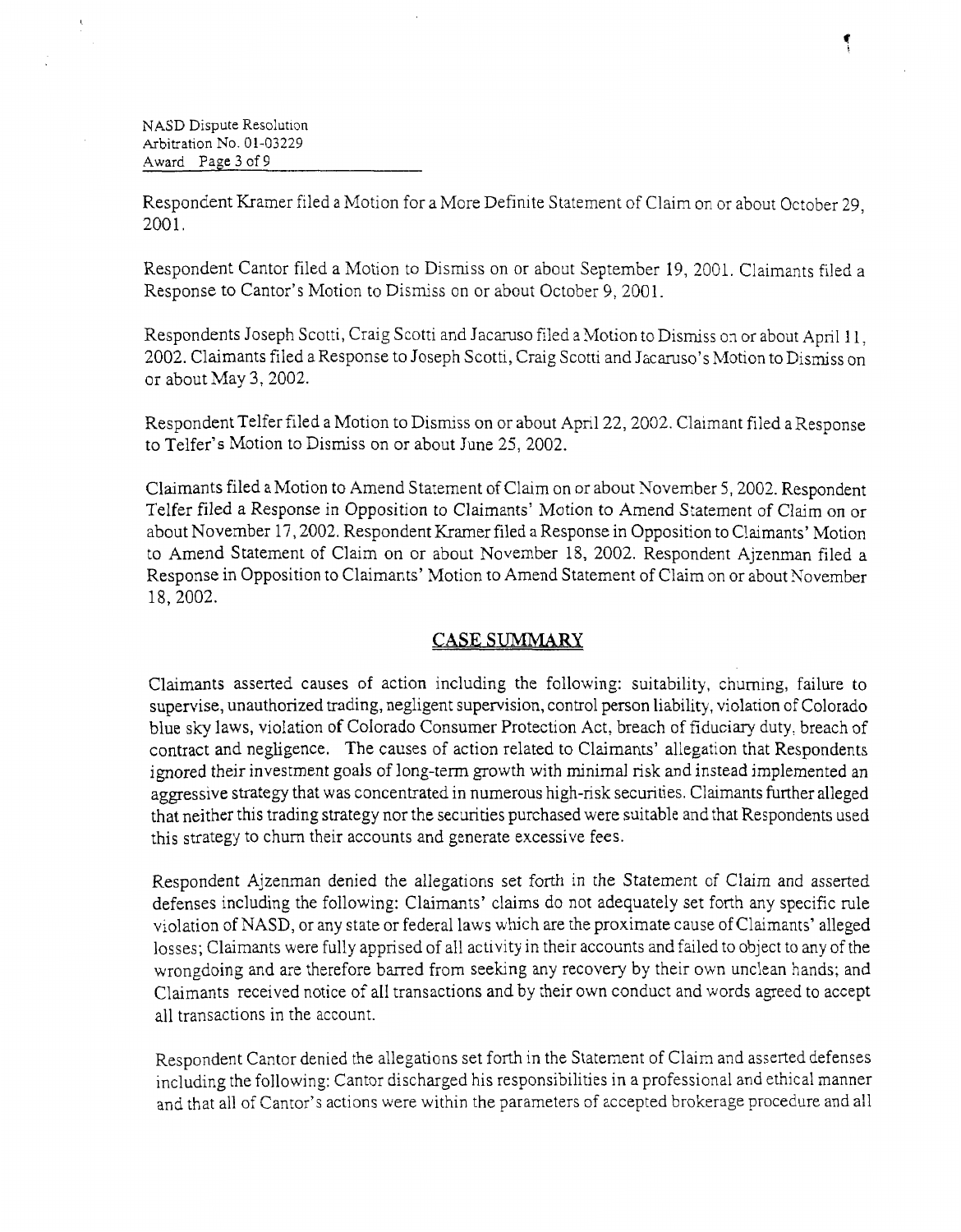NASD Dispute Resolution Arbitration No. 01-03229 Award Page 4 of *9* 

exchange and governmental regulations; Claimants' claims are barred by the applicable principles of waiver, ratification, and estoppel; and all risks inherent in investing in the securities markets and in the specific investments purchased were fully explained to the Claimants and they knowingly, willingly and voluntarily assumed the risks of investing in the market.

Respondent Winston denied the allegations set forth in the Statement of Claim and adopted and incorporated the affirmative defenses set forth by Respondent Cantor.

Respondents Joseph Scotti, Jacaruso and Craig Scotti denied the allegations set forth in the Statement of Claim and asserted defenses including the following: Claimants' claims failed to state a claim upon which relief can be granted; any losses suffered by Claimants were the result of market conditions and/or fluctuations normally associated with investment in the securities market; Claimants' claims are barred by the applicable principles of waiver, ratification, and estoppel; Claimants' comparative fault, lack of diligence and failure to conduct their financial affairs reasonably and responsibly bars any recovery of damages, and Respondents Joseph Scotti, Jacaruso and Craig Scotti never had any involvement with Claimants and never exercised any supervisory control over either Claimants' accounts or the registered representatives who managed Claimants' accounts.

Respondent Kramer denied the allegations set forth in the Statement of Claim and asserted defenses including the following: Claimants were experienced and knowledgeable investors and had knowledge of and assumed the risks incident to investing in securities; Claimants knew and understood the risks involved in their accounts and represented themselves as willing and able to assume those risks and Claimants authorized and directed the transactions in their accounts, and are estopped from claiming any losses with respect to those transactions.

Respondent Telfer denied the allegations set forth in the Statement of Claim and asserted defenses including the following: Claimants' claims failed to state a claim upon which relief can be granted; the damages suffered by Claimants have no casual relationship with any act committed by or legally attributable to Telfer and the purported wrongdoing of Telfer was not the proximate cause of the losses from which Claimants seek recovery, and Claimants are barred by the doctrines of ratification, waiver, and estoppel.

# RELIEF **REOLTESTED**

Claimants requested an award in the amount of \$664,001.15 in compensatory damages. In addition, Claimants requested disgorgement of commissions in the amount of \$482,086.75, plus interest, treble damages, attorney's fees, costs, expert witness fees, and any other relief that the Panel deemed just and equitable.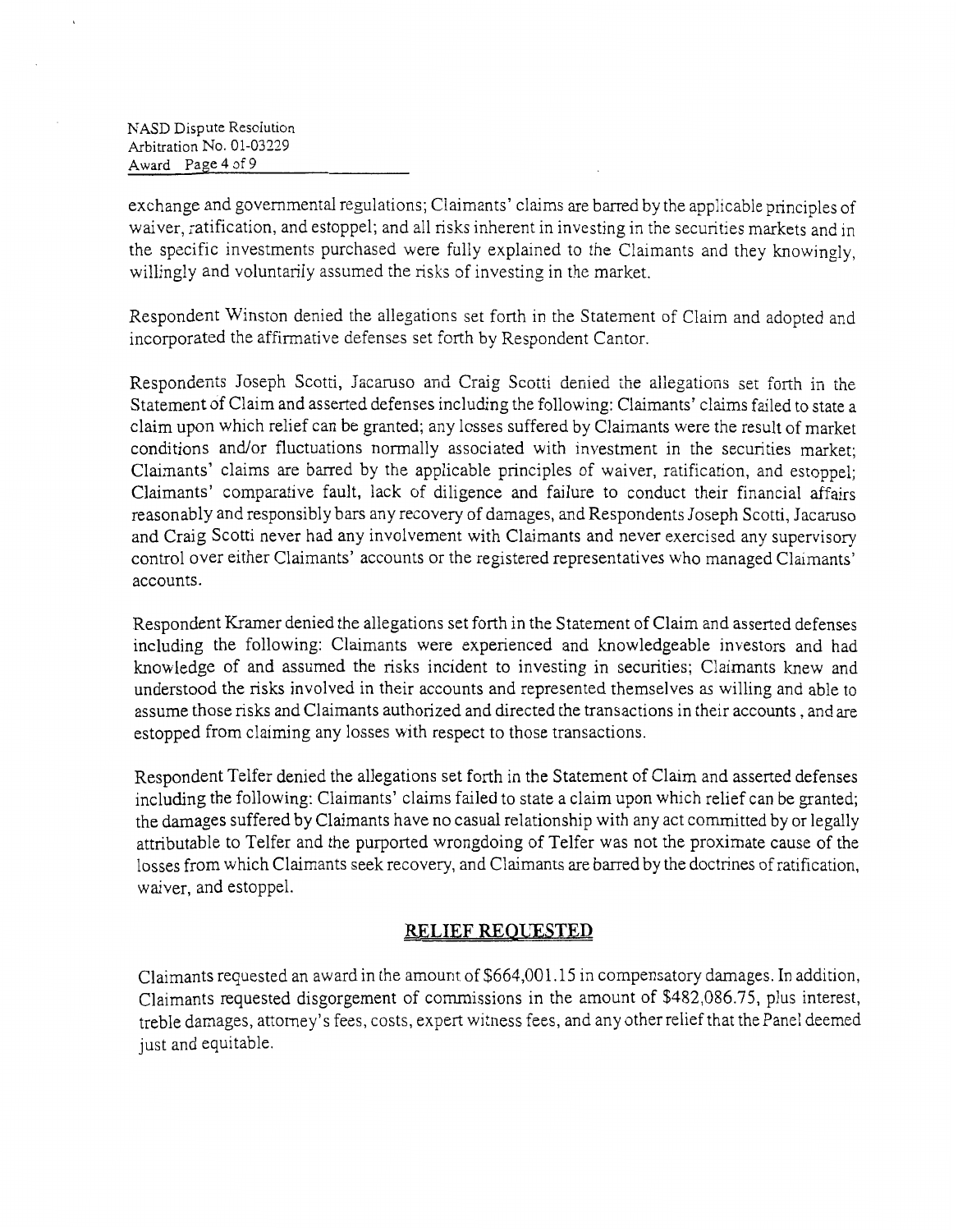NASD Dispute Resolution Arbitration NO. 01-03229 Award Page *5* of *9* 

Respondents Joseph Scotti, Jacaruso and Craig Scotti requested that the claims asserted against them be denied in their entirety and that they be awarded their costs attorney's fees and any other relief that the Panel deemed just and proper.

Respondent Kramer requested that the claims asserted against him be denied in their entirety and that he be awarded his costs, attorneys' fees and any other relief that the Panel deemed just and proper. In addition, Respondent Kramer requested that this matter be expunged from his registration records maintained by the Central Registration Depository ("CRD").

Respondent Telfer requested that the claims asserted against him be denied in their entirety and that he be awarded his costs and any other relief that the Panel deemed just and proper.

Respondent Ajzenman requested that the claims asserted against him be denied in their entirety and that he be awarded his costs, attorneys' fees and any other relief that the Panel deemed just and proper. In addition Respondent Ajzenman requested that this matter be expunged from his registration records maintained by the Central Registration Depository ("CRD").

Respondent Cantor requested that the claims asserted against him be denied in their entirety and that he be awarded his costs, attorneys' fees and any other relief that the Panel deemed just and proper.

Respondent Winston requested that the claims asserted against him be denied in their entirety

# **OTHER ISSUES CONSIDERED & DECIDED**

Upon review of the file and the representations made by/on behalf of the Claimants, the undersigned Panel has determined that Respondents Montrose Capital Management, LTD., Michael E. Wallace, Marshall I. Baron, Arthur Goldberg, Steven Rabinoviciz, Eric S. Collado, Scott D. Bobrow and Charles **A.** Mayo have been properly served with the Statement of Claim and received due notice of the hearing, and that arbitration of the matter would proceed without said Respondents present, in accordance with the NASD Code of Arbitration Procedure (the "Code").

Respondents Montrose Capital Management, LTD., Michael E. Wallace, Marshall I. Baron, Arthur Goldberg, David R. Jacaruso, Joseph M. Scotti, Craig S. Scotti, Steven Rabinoviciz, Eric S. Collado, Robert J. Winston, Scott D, Bobrow, and Charles **A.** Mayo did not file with K'ASD Dispute Resolution properly executed Uniform Submission Agreements but are required to submit to arbitration pursuant to the Code and are bound by the determination of the Panel on all issucs submitted.

On or about August 1, 2001, Claimant withdrew all claims against Respondent Marsha:l I. Baron with prejudice. The Panel did not adjudiczte any claims against Respondent Baron.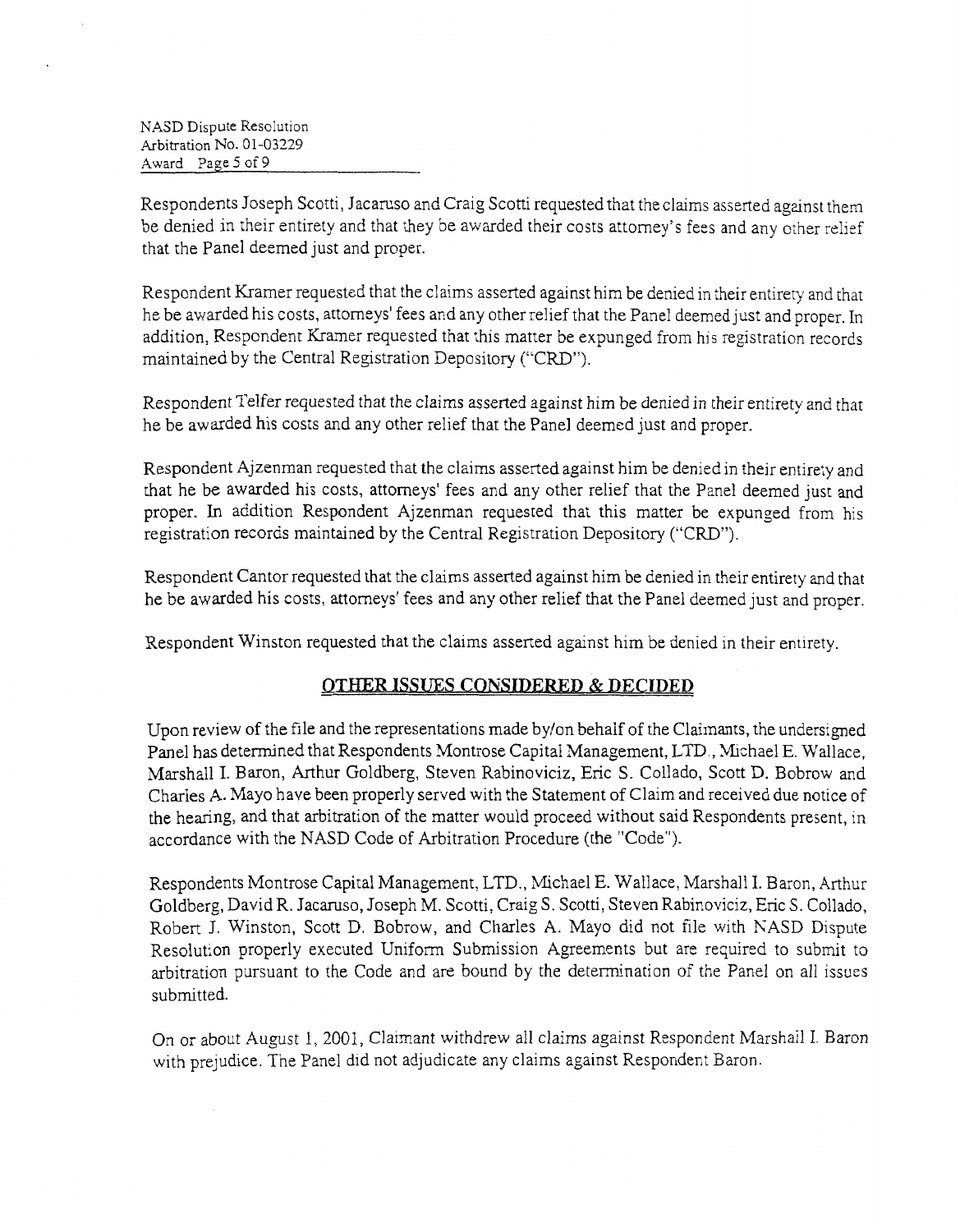NASD Dispute Resolution Arbitration No. 01-03229 Award Page 6 of 9

All proceedings against Respondent Montrose Capitzl Management, LTD. are stayed as a result of the Securities Investor Protection Corporation ("SIPC") liquidation filed on or about December 7, 2001. The Panel did not adjudicate any claims against Respondent Montrose Capital Management, LTD.

On or about November 12,2002, the Panei entered an Order denying Claimant's Motion to Amend the Statement of CIaim.

In its Order entered on September 9,2002, the United States District Court, Eastern District of New York, ordered that the above-captioned arbitration case be stayed. In its Order entered September **24,**  2003, the United States District Court, Eastern District of New York, modified its; earlier Order to apply the stay solely to Respondent Robert J. Winston and allowed ths arbitration to proceed against the remaining Respondents.

At the arbitration hearing, Claimants informed the Panel that they had settled all claims with Respondent Shawn Cantor and he was dismissed with prejudice. The Panel did not adjudicate any claims against Respondent Shawn Cantor.

After the conclusion of the hearing, on or about November 26, 2003 Claimant submitted a Notice of Dismissal, which reflected the following:

- 1. Pursuant to settlement, Claimants have voluntary dismissed all claims against Respondents Curt Kramer and Charles Mayo with prejudice;
- 2. Based on the evidence presented at hearing, Claimants voluntarily dismissed Respondent Craig Scotti with prejudice;
- 3. Respondent Bobrow was dismissed with prejudice pursuant to a settlement between Bobrow and the Claimants; and
- 4. Respondent Ajzeman was dismissed with prejudice pursuant to a settlement between Ajzenman and the Claimants.

The Panel did not adjudicate any claims asserted against the aforementioned Respondents.

The parties have agreed that the Award in this matter may be executed in counterpart copies or that a handwritten, signed Award may be entered. In either case, the parties have agreed to receive conformed copies of the award while the originals remain on file with NASD Dispute Resolution ("NASD").

# **AWARD**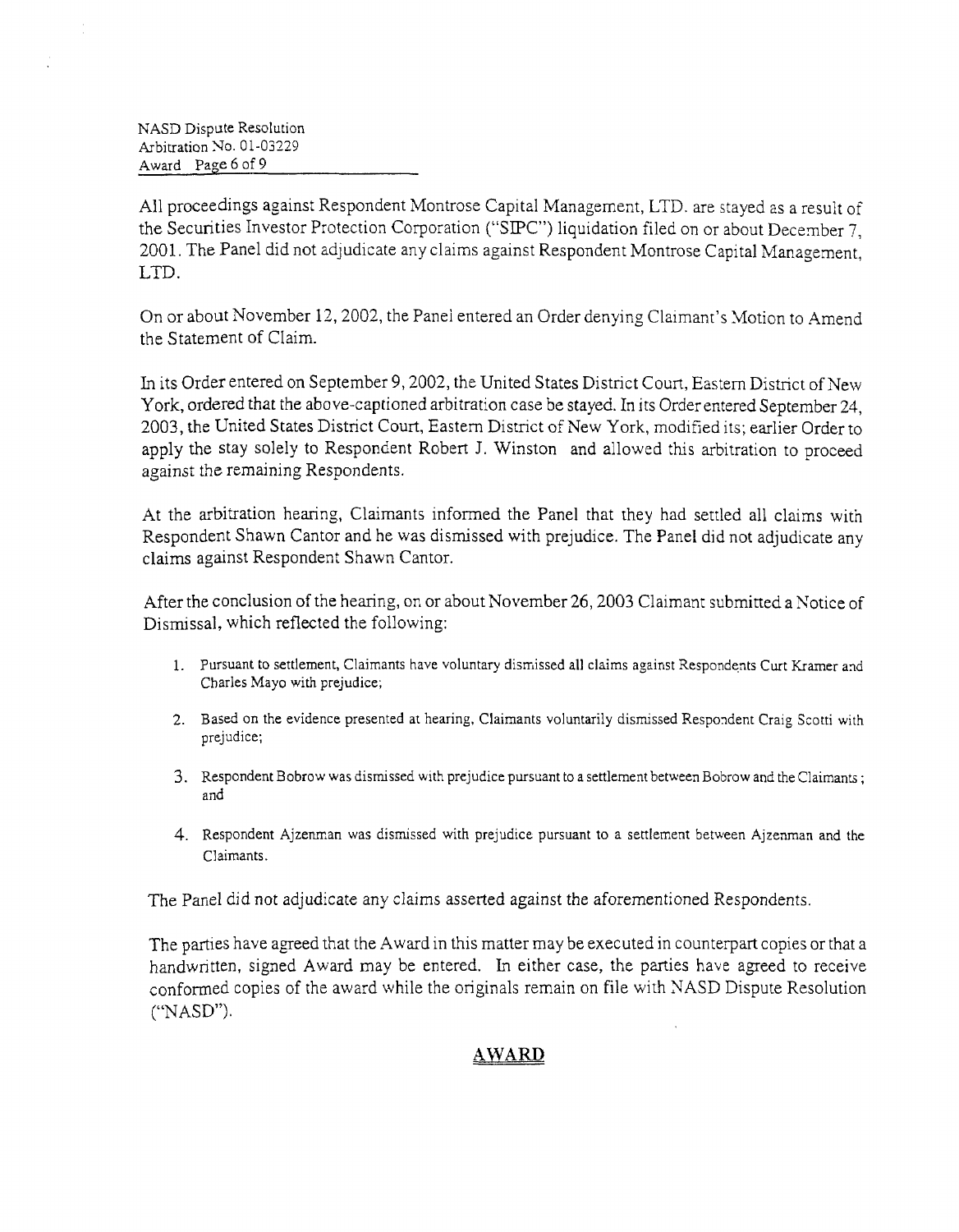After considering the pleadings, the testimony, the evidence presented at the hearing, and post hearing submissions, the undersigned arbitrators have decided in full and final resolution of the issues submitted for determination as follows:

- 1. Claimants, Steven Katz and Rebecca Katz, individually and on behalf of ABC Print Frame Limited Inc.'s, claims against remaining Respondents, David R. Jacaruso, Joseph M. Scotti, Eric S. Collado, Arthur Goldberg, Steven Rabinoviciz, John David Telfer, and Michael E. Wallace are herby denied and dismissed with prejudice;
- 2. To the extent not specifically awarded or otherwise provided for above, all other claims and requests for relief by any party hereto, including treble damages, are denied with prejudice and;
- 3. Other than the Forum Fees noted below, the parties shall each bear all other costs and expenses incurred by them in connection with this proceeding, including but not limited to attorneys' fees.

## **FEES**

Pursuant to the Code, the following fees are assessed:

### **Filing Fees**

NASD Dispute Resolution will retain the non-refundable filing fee for each claim:

Initial claim filing fee  $= $600$ 

### **Forum Fees and Assessments**

The Arbitration Panel assesses forum fees for each hearing session conducted. **A** hearing session is any meeting between the parties and the arbitrators, including a pre-hearing conference with the arbitrators, that lasts four **(4)** hours or less. Fees associated with these proceedings are:

Five (5) Pre-hearing sessions with Panel x  $\frac{1}{200}$  = \$ 6,000 = \$ 6,000

Pre-hearing conferences: 05/09/2002 1 session 10/28/2002 01/09/2003 *0313* 1/2003 *0611012003* 

Six (6) Hearing sessions with Panel  $x \, \$ 1,200$  =  $\$ 7,200$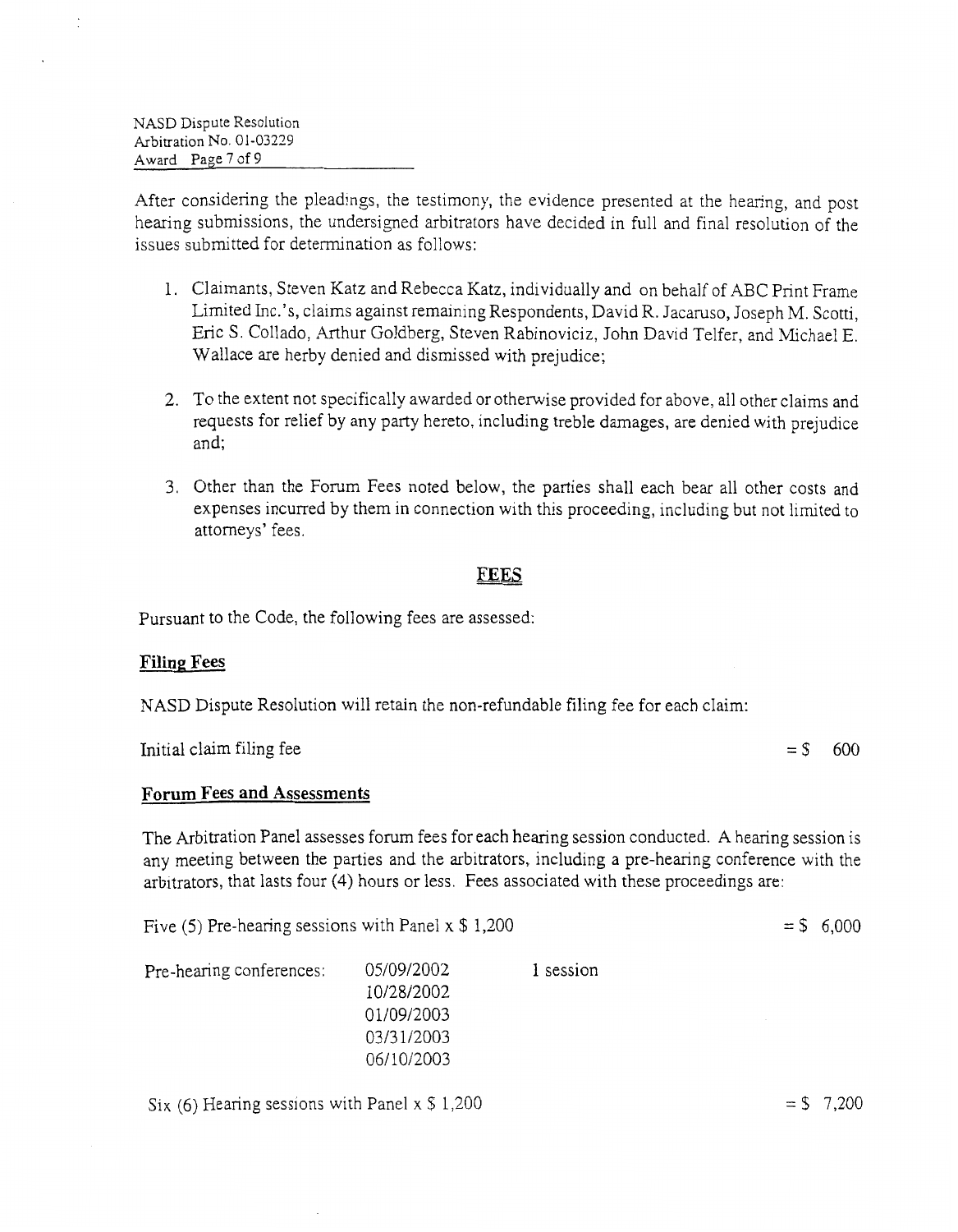NASD Dispute Resolution Arbitration No. 01-03229 Award Page 8 of *9* 

 $\frac{1}{2}$ 

| Hearing Dates:   | 11/18/2003<br>11/19/2003<br>11/20/2003 | 2 sessions<br>2 sessions<br>2 sessions |               |
|------------------|----------------------------------------|----------------------------------------|---------------|
| Total Forum Fees |                                        |                                        | $=$ \$ 13,200 |

The Arbitration Panel has assessed \$ 6,600 of the forum fees to Steven Katz and Rebecca Katz, individually and on behalf of ABC Print Frame Limited Inc. Target Benefit Trust

The Arbitration Panel has assessed \$ 6,600 of the forum fees jointly and severally to Joseph M. Scotti, David R. Jacaruso, Eric S. Collado, Arthur Goldberg, Steven Rabinoviciz, John David Telfer and Michael E. Wallace.

#### **Fee Summary**

Claimant, Steven Katz and Rebecca Katz, individually and on behalf of ABC Print Frame Limited Inc. Target Benefit Trust is liable for:

| Initial Filing Fee                  | 600<br>$=$ S |  |
|-------------------------------------|--------------|--|
| Forum Fees                          | $= $6,600$   |  |
| Total Fees                          | $= $7,200$   |  |
| Less payments                       | $=$ \$ 1,700 |  |
| Balance Due NASD Dispute Resolution | $= $5,500$   |  |

Respondents, Joseph M. Scotti, David R. Jacaruso, Eric S. Collado, Arthur Goldberg, Steven Rabinoviciz, John David Telfer and Michael E. Wallace, are jointly and severally liable for:

| Forum Fees                          | $=$ \$6,600 |
|-------------------------------------|-------------|
| Total Fees                          | $=$ \$6,600 |
| Less payments                       | $=$ S       |
| Balance Due NASD Dispute Resolution | $= $6,600$  |

**All balances are** due **to NASD Dispute Resolution pursuant to Rule 10330(g)** of **the Code of Arbitration**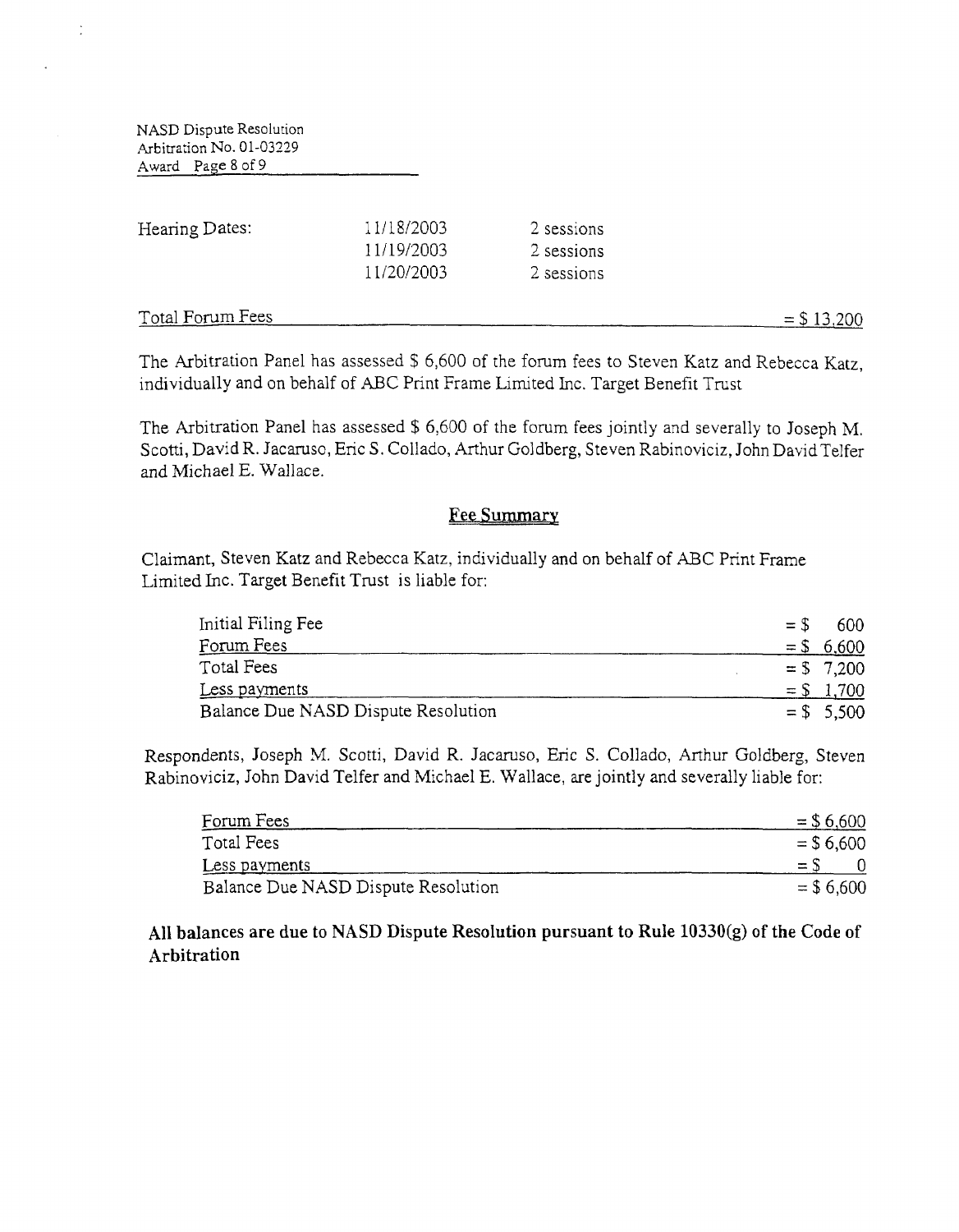NASD Dispute Resolution Arbitration **NO.** 01-03229 Award Page *9* of 9

## **ARBITRATION PAmL**

Gilbert L. McSwain, Esq. - Public Arbitrator, Presiding Chair Bruce W. Brady, CPA - Public Arbitrator Jonathan H. Larson, Esq.- Non-Public Arbitrator

Concurring Arbitrators:

Gilbert L. McSwain, Esq. Public Arbitrator, Presiding Chair

Signature Date

Bruce W. Brady, CPA Public Arbitrator

Jonathan H. Larson, Esq. Non-Public Arbitrator

Signature Date

 $1/4/04$ 

Date of Service (NASD use only)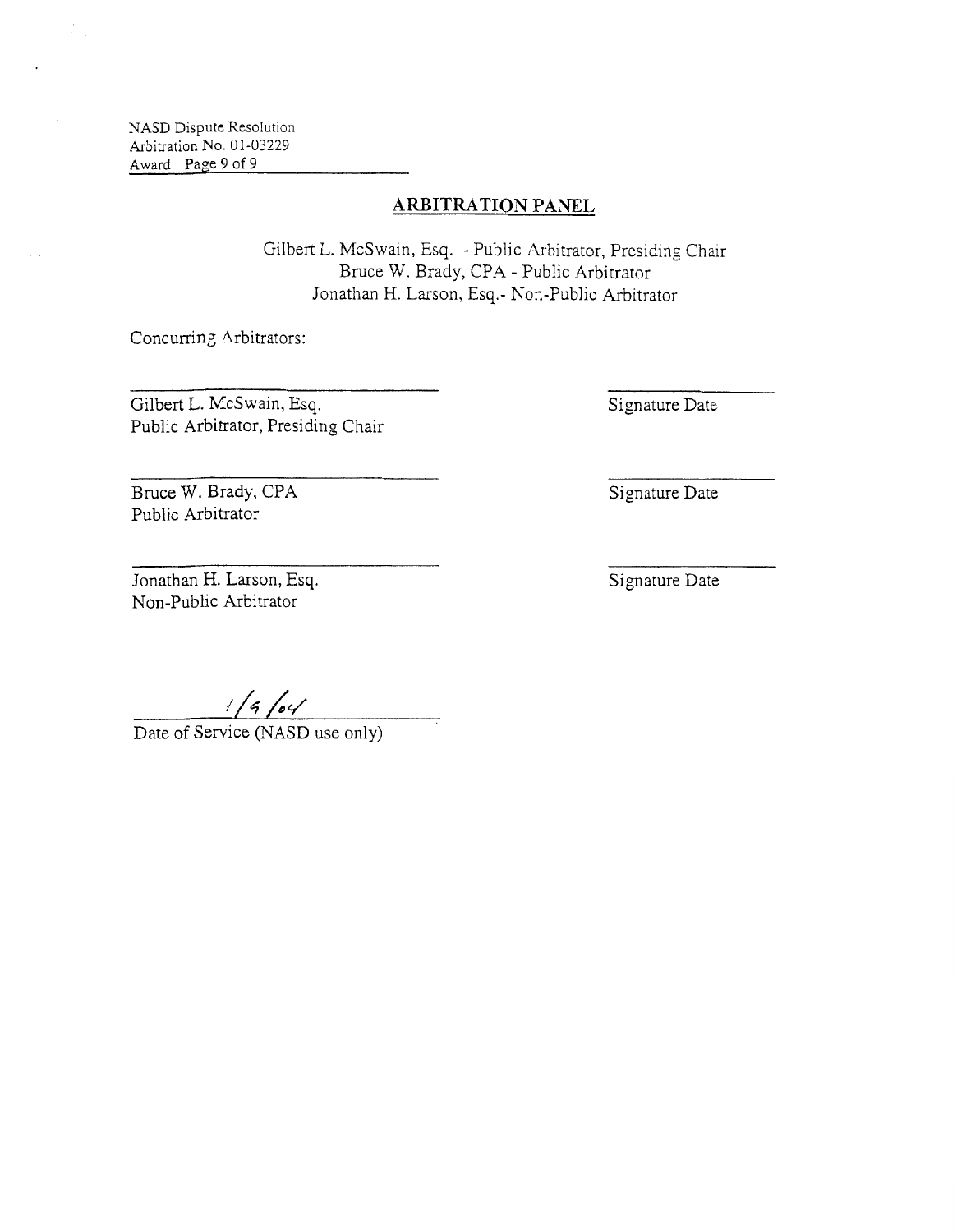NASD Dispute Resolution Arbitration No. 01-03229 Award Page 9 of 9

#### ARBITRATION PANEL

Gilbcrt L. **McSwajo, Esq.** - **Public** Arbitrator, **Presiding Chair**  Bruce **W.** Brady. **CP.4** - **Public Arbitrator Jonathan H.** Larson, *Eq.-* Non-Public **Arbitrator**  *A* 

Concurring Arbitrators  $\lambda$ z

 $50, 9,200$ 

Signature Date

Gilbert L. McSwain, Esq. **Public Arbiuamr, Presiding** Chair

Bruce W. Brady, CPA Public Arbitrator

**Signaturc Date** 

Jonathan H. Larson, Esq. Non-Public **Arbitram** 

 $1/6/04$ 

Date of Service (NASD use only)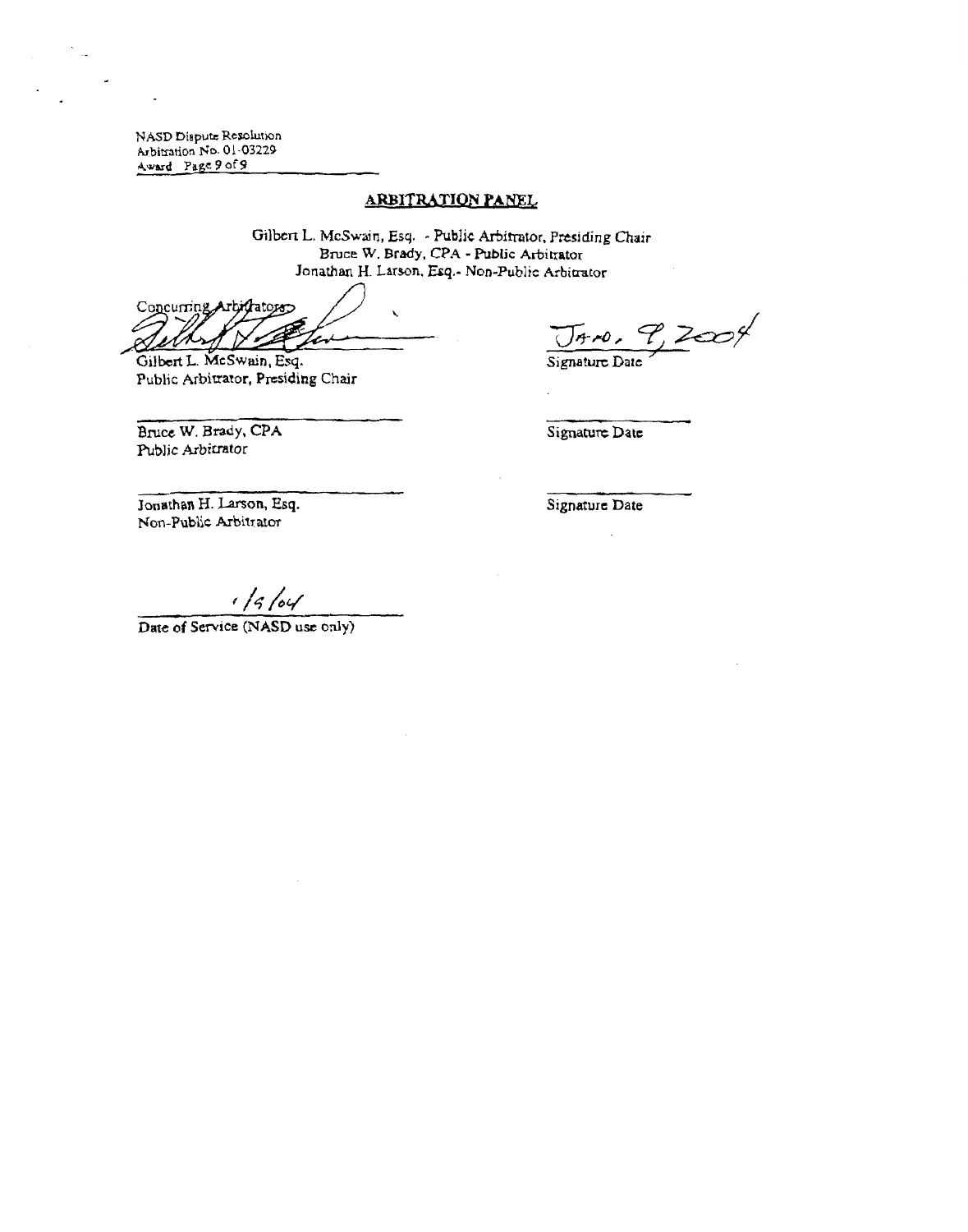NASD Dispute Resolution Arbitration No. 01-03229 Award Page 9 of 9

#### ARBITRATION PANEL

Gilbert L. McSwain, Esq. - Public Arbitrator, Presiding Chair<br>Bruce W. Brady, CPA - Public Arbitrator<br>Jonathan H. Larson, Esq. - Non-Public Arbitrator

Concurring Arbitrators:

**Gilbert** L. McSwain, **Esq,**  Public Arbitrator, Presiding Chair

*f* 

**Bruce W. Brady, CPA**<br>Public Arbitrator

Jonathan H. Larson, Esq. Non-Public Arbitrator

Signature Date

 $\circ$ 

 $1/9/6/$ 

**Date of Scrvicd (NASD ucc** only)